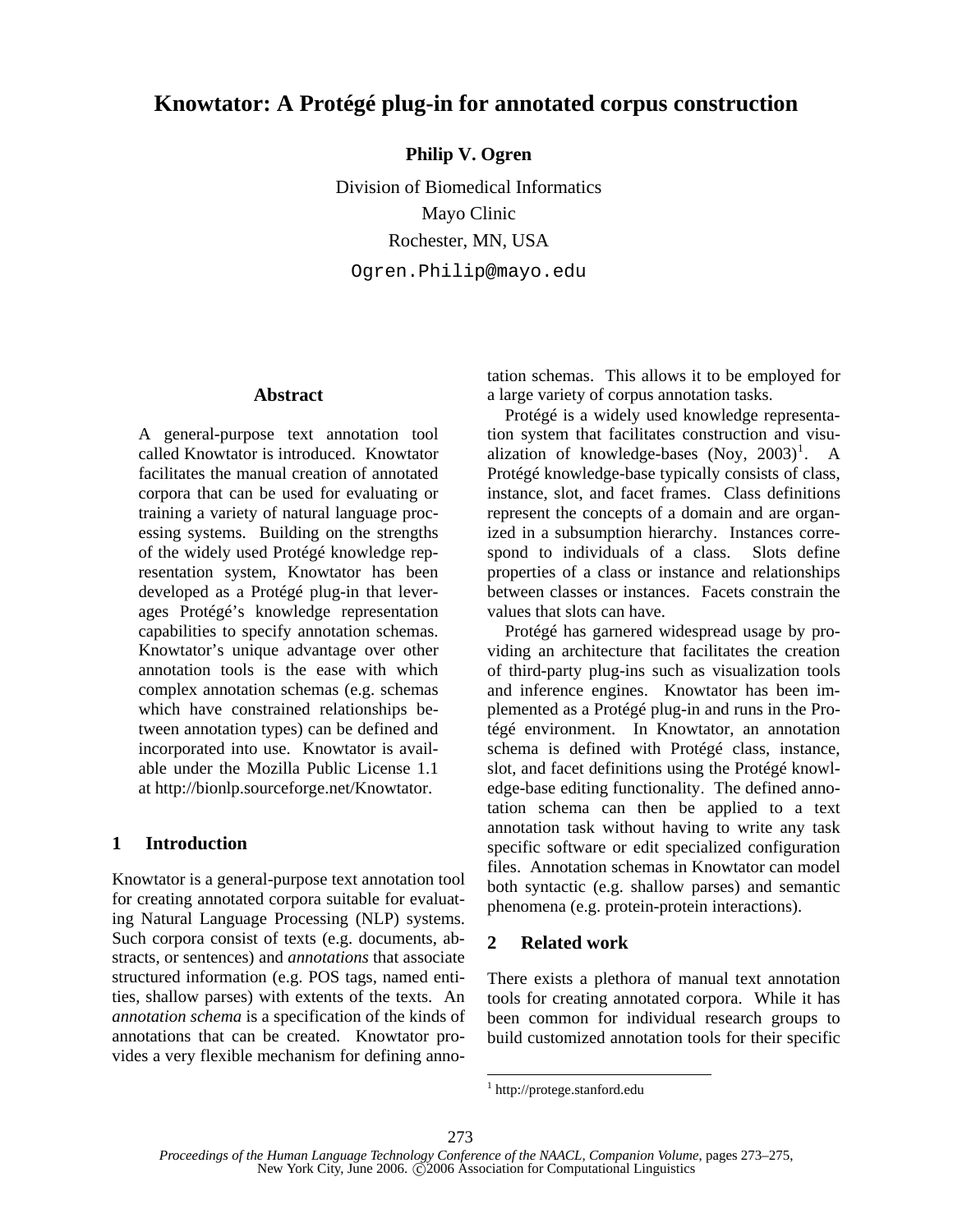

**Figure 1** Simple co-reference annotations in Knowtator

annotation tasks, several text annotation tools have emerged in the last few years that can be employed to accomplish a wide variety of annotation tasks. Some of the better general-purpose annotation tools include Callisto<sup>2</sup>, WordFreak<sup>3</sup> (Morton and LaCivita, 2003),  $GATE<sup>4</sup>$ , and  $MMAX2<sup>5</sup>$ . Each of these tools is distributed with a limited number of annotation tasks that can be used 'out of the box.' Many of the tasks that are provided can be customized to a limited extent to suit the requirements of a user's annotation task via configuration files. In Callisto, for example, a simple annotation schema can be defined with an XML DTD that allows the creation of an annotation schema that is essentially a tag set augmented with simple (e.g. string) attributes for each tag. In addition to configuration files, WordFreak provides a plug-in architecture for creating task specific code modules that can be integrated into the user interface.

A complex annotation schema might include hierarchical relationships between annotation types and constrained relationships between the types. Creating such an annotation schema can be a formidable challenge for the available tools either

l

5 http://mmax.eml-research.de/.

because configuration options are too limiting or because implementing a new plug-in is too expensive or time consuming.

#### **3 Implementation**

### **3.1 Annotation schema**

Knowtator approaches the definition of an annotation schema as a knowledge engineering task by leveraging Protégé's strengths as a knowledgebase editor. Protégé has user interface components for defining class, instance, slot, and facet frames. A Knowtator annotation schema is created by defining frames using these user interface components as a knowledge engineer would when creating a conceptual model of some domain. For Knowtator the frame definitions model the phenomena that the annotation task seeks to capture.

As a simple example, the co-reference annotation task that comes with Callisto can be modeled in Protégé with two class definitions called *markable* and *chain*. The *chain* class has two slots *references* and *primary\_reference* which are constrained by facets to have values of type *markable*. This simple annotation schema can now be used to annotate co-reference phenomena occur-

<sup>2</sup> http://callisto.mitre.org

<sup>3</sup> http://wordfreak.sourceforge.net

<sup>&</sup>lt;sup>4</sup> http://gate.ac.uk/. GATE is a software architecture for NLP that has, as one of its many components, text annotation functionality.